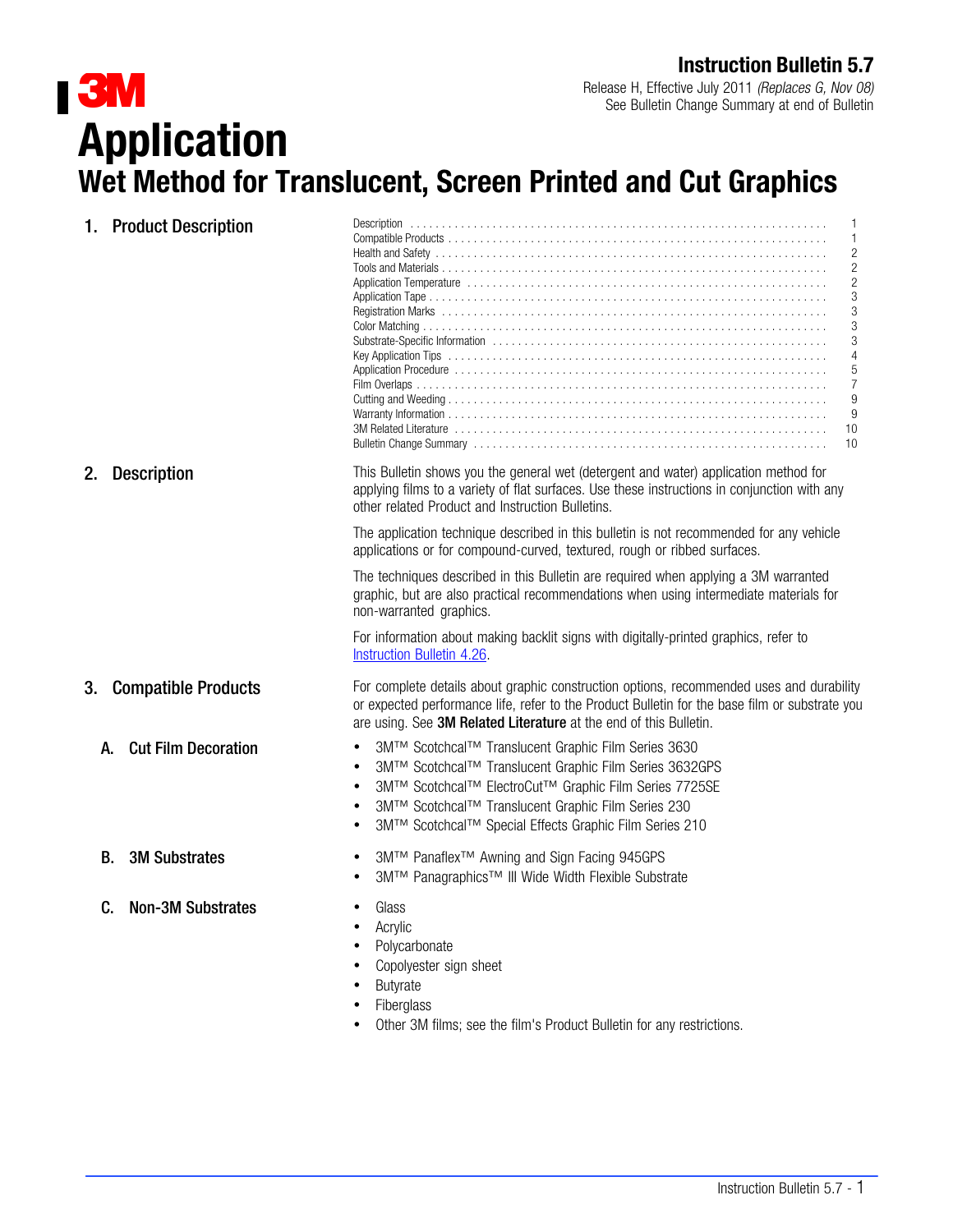- D. Graphic Protection Options 3M™ Scotchcal™ Gloss Overlaminate 3640GPS
	- 3M™ Scotchcal™ Matte Overlaminate 3642GPS
	- 3M™ Scotchcal™ Luster Overlaminate 3619
	- 3M™ Scotchcal™ Matte Overlaminate 3620
	- 3M™ Scotchcal™ Matte Overlaminate 8520
	- 3M™ Scotchcal™ Ultra Matte Overlaminate 8915

# 4. Health and Safety



**CAUTION** When handling any chemical products, read the manufacturers' container labels and the Material Safety Data Sheets (MSDS) for important health, safety and environmental information. To obtain MSDS sheets for 3M products go to **3M.com/MSDS**, or by mail or in case of an emergency, call 1-800-364-3577 or 1-651-737-6501.

> When using any equipment, always follow the manufacturers' instructions for safe operation.



### CAUTION Physical Comfort

Any activity performed for a long period of time in an awkward position or with a high amount of force is potentially a risk for causing musculoskeletal strain, pain or injury. When applying graphics, follow these practices to improve comfort and avoid injury:

Always provide adequate ventilation to remove emissions that may result from the use of

heat. Failure to provide adequate ventilation can result in operator exposure.

- Alternative your tasks during the application.
- Schedule regular breaks.
- Perform stretches or do exercises to improve circulation.
- Avoid awkward reaching.

## **CAUTION** Heat or Open Flames

Heat or open flames may contribute to a flash fire or burns. Follow these precautions when using a heat source for flame treating.

- Read and follow the instructions supplied with the heat source.
- Avoid personal contact with the heat source. Wear heat-resistant gloves and safety glasses.
- Do not use heat sources near solvent mixtures or residues, or where solvent vapors may be present.

- 5. Tools and Materials 3M™ Applicator PA-1 (Blue or Gold)
	- 3M™ Air Release Tool 391X
	- Scotch™ Masking Tape 232
	- Razor Blades/Cutting Knives
	- Small container of mild, non-concentrated detergent (such as Dawn®) containing no lotions, soaps, oils, waxes or enzymes.
	- Spray Bottle or Plastic Garden Sprayer
	- Large, High-Quality Window Squeegee (recommended for large graphics.)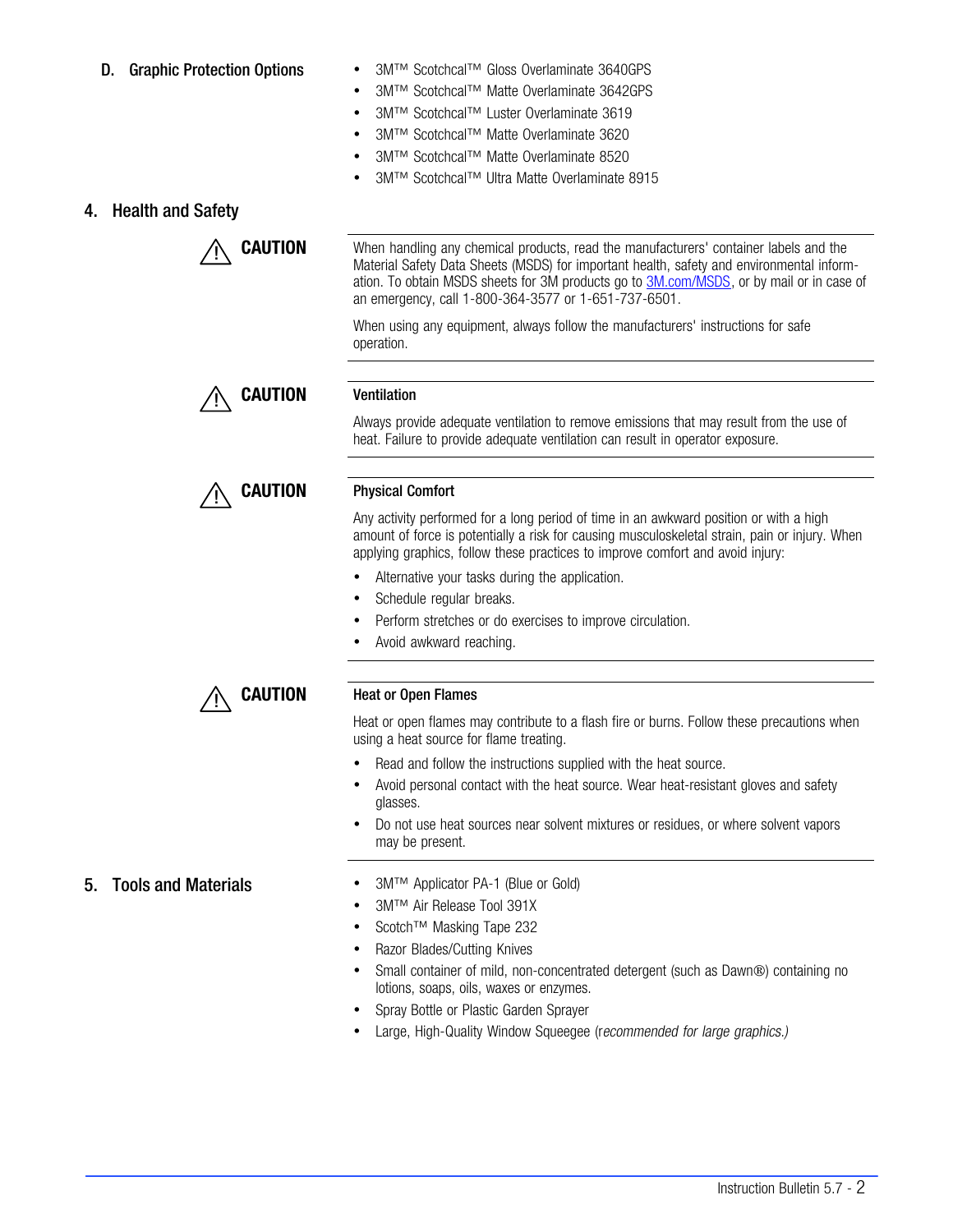6. Application Temperature **Apply the film when the air and application** surface temperature is at least and within the application temperature range specified in the film's Product Bulletin. Typical temperatures are: • Translucent films:  $60^\circ$  -100 $^\circ$  F (16 $^\circ$  - 38 $^\circ$ C) Special effects films: 60° -100° F (16° - 38°C) **7.** Application Tape The type of application tape to use depends on the particular construction of your graphic. See your film's Product Bulletin and Instruction Bulletin 4.3 for details on selecting and using application tapes. Premasking is not required with a wet application; however, if you choose to premask the film, use a compatible premasking tape. Please see Step [12](#page-5-0) on page [6](#page-5-0) for additional important details. Use a compatible prespacing tape when applying graphics that are prespaced on a liner. 8. Registration Marks **If the film is not premarked for registration**, you can make your own registration marks using a lead pencil, marking pen, or small pieces of masking tape. Note: DO NOT use chalk, chalk line, or a grease pen. Film will not adhere to chalked areas or those marked with a grease pen. **9. Color Matching** Whenever two or more pieces of the same color translucent film are seamed together as a continuous band of color, they should be matched to assure uniform daytime color and transmitted night appearance. Material from a single roll or lot must be used on a single graphic or sign for identical color matching. In general, translucent film from a roll can be matched as shown in FIGURE 1. The dark line represents one edge of the film. Note: The matching edges are always swung to meet each other. Panels 1 and 2 are a matched set. Pieces 1, 2 and 3 are matched, etc. By following this method you can match as many sheets from a roll as are required for any size sign. Exact color match between different run numbers should not be assumed. FIGURE 1



# 10. Substrate-Specific Information

A. Usage on Glass

Important Note!

Color Matching

The risk of glass breakage, which is not covered by any 3M warranty, increases when large, dark-colored areas of glass are exposed to direct sunlight.

Avoid using large areas of black, duranodic, or other dark colors on glass that is exposed to direct sunlight.

**B.** Polycarbonate Before applying film to a polycarbonate substrate, make sure the substrate is oven dried according to the manufacturer's recommendation. If polycarbonate is not oven dried, it may emit moisture that can cause the film to bubble.

C. Film Applied over Film

**Important Note!** A third layer of film on any one surface is warranted only if the top layer is overlaminate and no more than two layers of any film are even with the edges of the substrate.

NEVER place an overlap over an existing overlap, which creates four layers.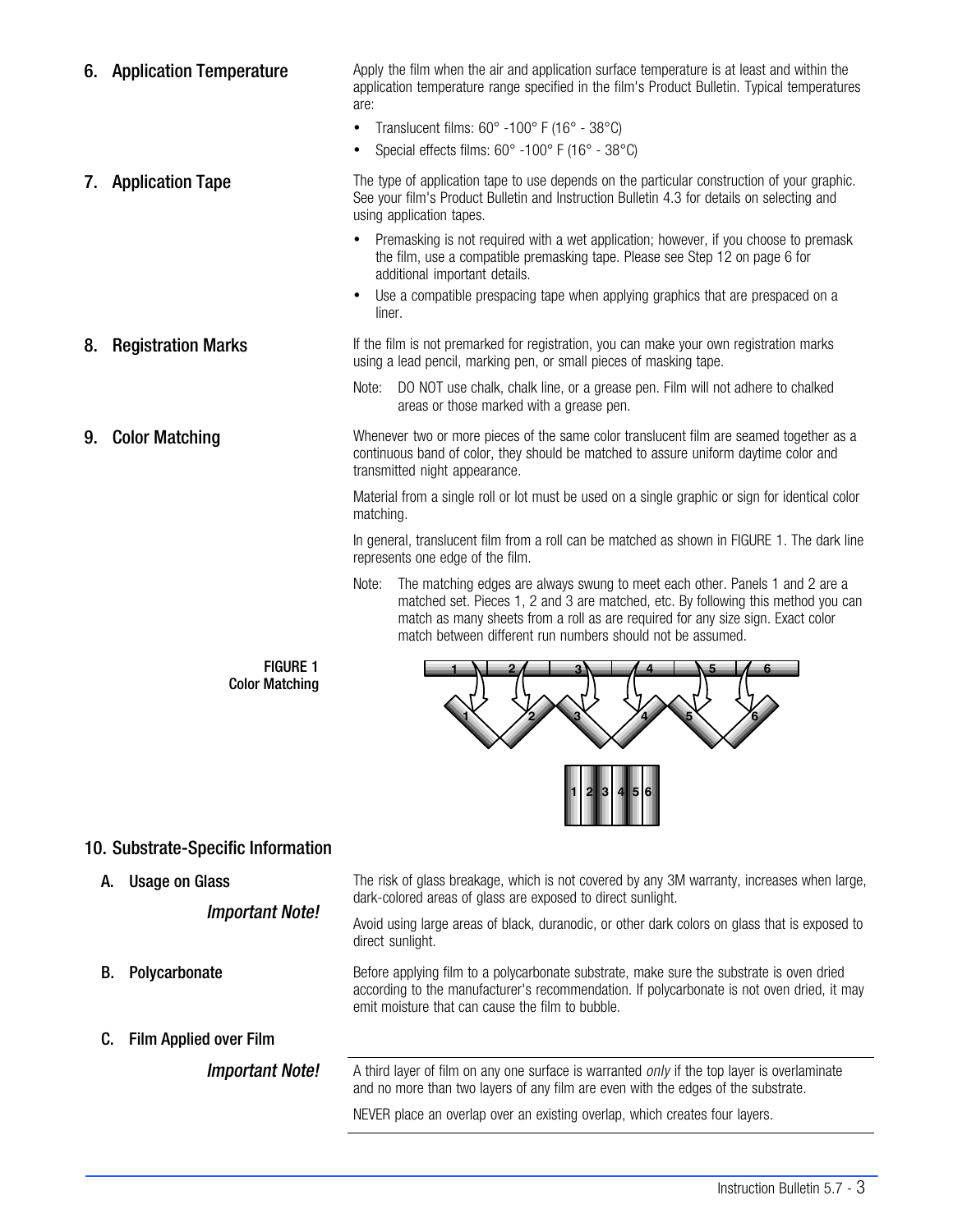- A new opaque film graphic can be applied over one layer of existing film as long as the existing film is in good condition and is prepared as directed.
- Never apply translucent graphic film over an existing graphic or film.
- Do not apply new film over more than one layer of existing film, except as noted in FIGURE 2.
- A third layer of film on any one surface is warranted *only* if the top layer is one of the overlaminates specifically recommended in the base film's Product Bulletin. In addition, no more than two layers of any film can be even with the edges of the substrate (see Options 2 and 3, FIGURE 2).



allows any remaining moisture to dry evenly without wrinkling the film.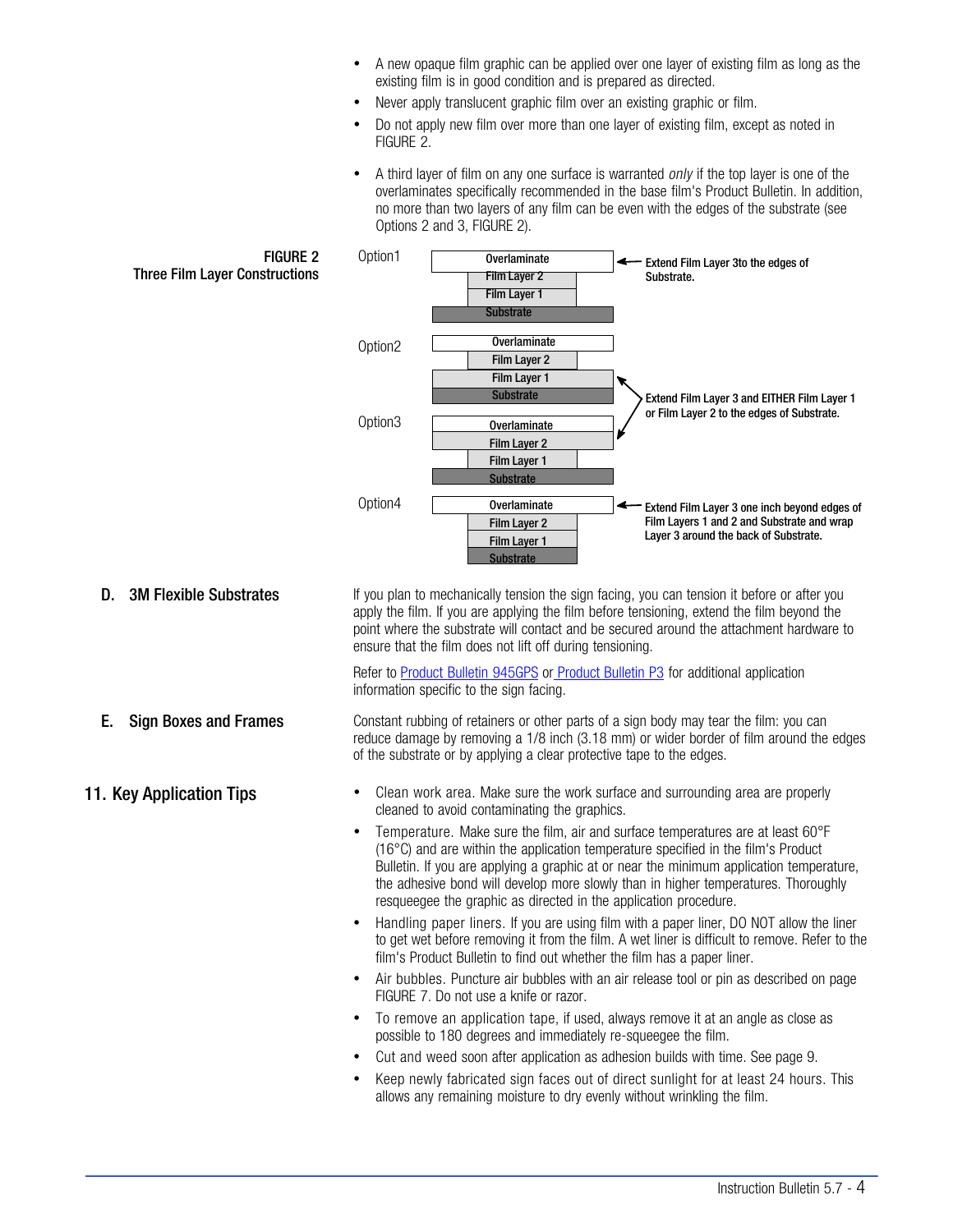- <span id="page-4-0"></span>Key Application Tips, Continued **·** Seams and overlaps. Seams can be made using the overlap method. See page [7](#page-6-0).
	- Squeegeeing tools and techniques. Use plastic applicator PA-1 that is smooth and not nicked. A large window squeegee may be used to remove the water solution. However, an applicator PA-1 with a low friction sleeve SA-1 must be used with firm, overlapping strokes. Re-squeegee the graphic after 24 hours.

## 12. Application Procedure

- A. Prepare a Detergent-Water **Solution**
- B. Clean and Prepare the Substrate
- 

Prepare a solution of 1/3 teaspoon (2 ml) of non-concentrated detergent, containing no lotions, soaps, oils, waxes or enzymes, for each 1 quart (1 liter) of clean, cool water. One quart of solution is usually enough to complete a single small- or medium-sized graphic.

After mixing the solution, pour some or all of it into a spray bottle.

Refer t[o Instruction Bulletin 5.1](http://multimedia.mmm.com/mws/mediawebserver.dyn?6666660Zjcf6lVs6EVs666TtMCOrrrrQ-) for details on how to clean and prepare the type of substrate you plan to use.

- **C.** Apply the Film Note: This procedure does not provide information about overlaps. If you need to overlap multiple pieces of film, read through the Film Overlaps section beginning on page [7](#page-6-0) before you start applying the film.
	- Note: If you are using a film with a paper liner, keep the liner dry until you are ready to remove it.
	- 1. Lay the substrate application-side-up on a clean surface.
	- 2. Spray the substrate with solution.
	- 3. Wipe off the film with a clean, lint-free cloth.
	- 4. Lay the film, liner side up, in a dry location near the wetted surface.
	- 5. Lift one corner of the liner while spraying the solution onto the exposed adhesive. See FIGURE 3.

FIGURE 3 Lift Corner, Spray Solution



- 6. Continue to remove the liner and spray the solution. By the time the liner is completely removed, the entire adhesive surface should be wet. Spray on more solution, if necessary.
- Note: Depending upon the size of the graphic, you may need another person to help you complete the next step.
- 7. Lift and turn over the film, adhesive side down, onto the wetted substrate and correctly align with any registration marks. See FIGURE 4.



- 8. If the film does not have a premask on it, thoroughly spray the top of the film with the solution to reduce friction when you squeegee the film.
- 9. To smooth out wrinkles or bubbles on a small section of film, use gentle, overlapping strokes of the plastic applicator and sleeve from the center of the graphic out to the edge. See [FIGURE 5](#page-5-0).

FIGURE 4 Align Registration Marks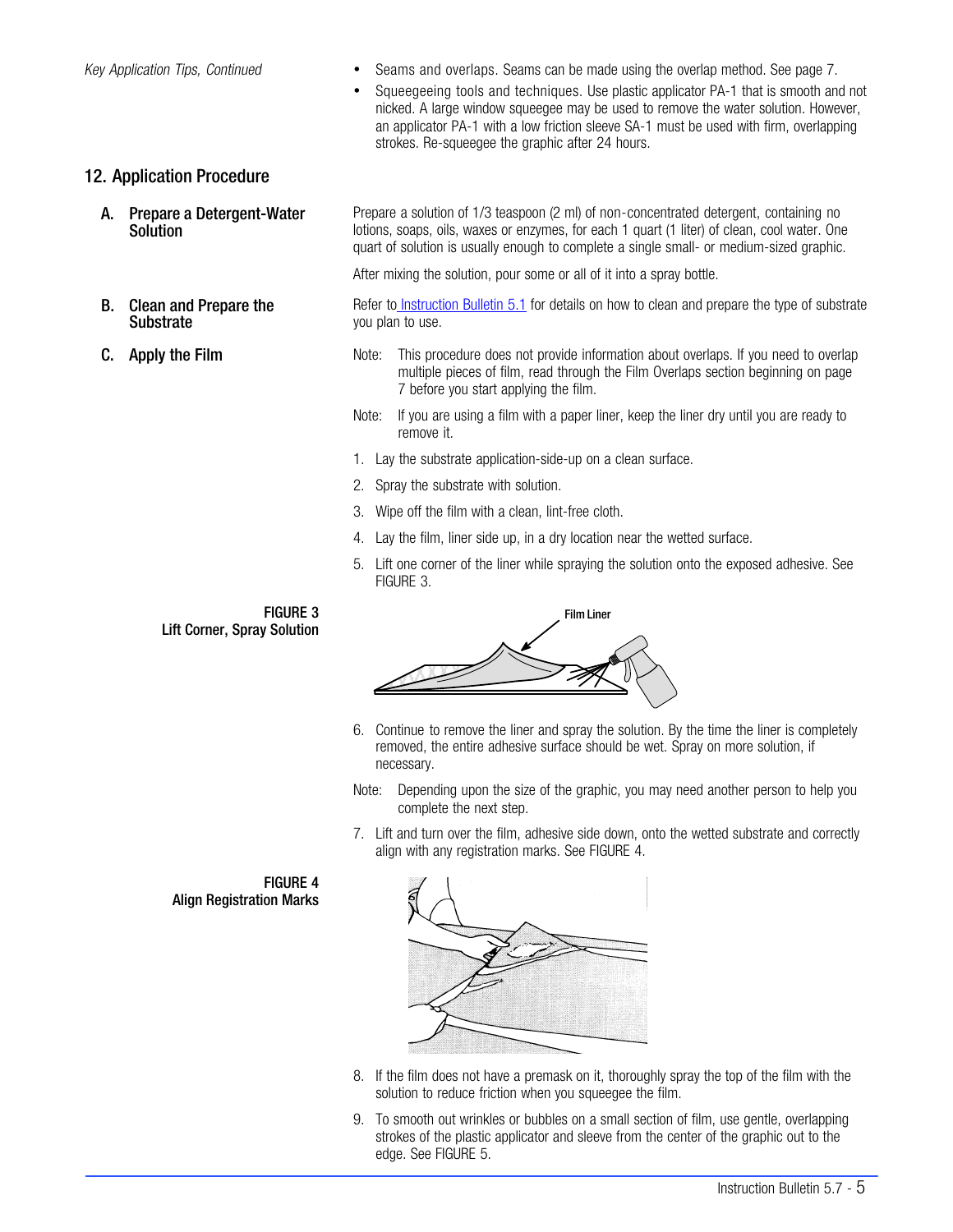<span id="page-5-0"></span>FIGURE 5 Overlapping Strokes **9**



10. To smooth out wrinkles on a large section of film:

d. Use a large window squeegee and very light pressure to smooth out the entire graphic, starting at the center and working toward the edge, in the order shown in FIGURE 6. When you finish this step, the film should be flat on the substrate and most of the water pushed out.



- e. Use a small squeegee and firm, overlapping strokes to resqueegee from the center of the graphic to the edges. When you finish this step, all of the water and as many bubbles as possible should be removed.
- f. Wipe dry the entire surface.
- 11. If the film does not have a premasking tape on it:
	- a. Spray the entire top of the film with more solution.
	- b. Use the applicator to apply firm pressure to the entire graphic, beginning in the center and working toward the edges in overlapping strokes.
- 12. If the film has premasking tape on it:
	- a. Use the applicator to apply firm pressure to the entire graphic, beginning in the center and working toward the edges in overlapping strokes as in Step [9.](#page-4-0)
	- b. Wait 15 to 20 minutes, depending upon the substrate temperature, for adhesion to build.
- Note: Do not leave the premasking tape on the graphic for more than 24 hours after application.
	- c. Begin at a corner and carefully pull away the premask from the film at a 180 degree angle.
	- d. Use the applicator to apply firm pressure again to the edges of the film.
- Note: When you remove the premasking tape from a graphic, the pulling force loosens the adhesive at the edges of the graphic, particularly when the graphic is applied at or near the minimum application temperature. It is imperative that you resqueegee the edges after removing the premasking tape.
- 13. Remove any remaining bubbles from the film:
	- a. Puncture the film at one end of the bubble with the air release tool or a pin. Do not use a razor or blade.
	- b. Use your thumb to push the trapped air or wetting solution toward the puncture. See [FIGURE 7](#page-6-0).

FIGURE 6 Squeegeeing Large Piece of Film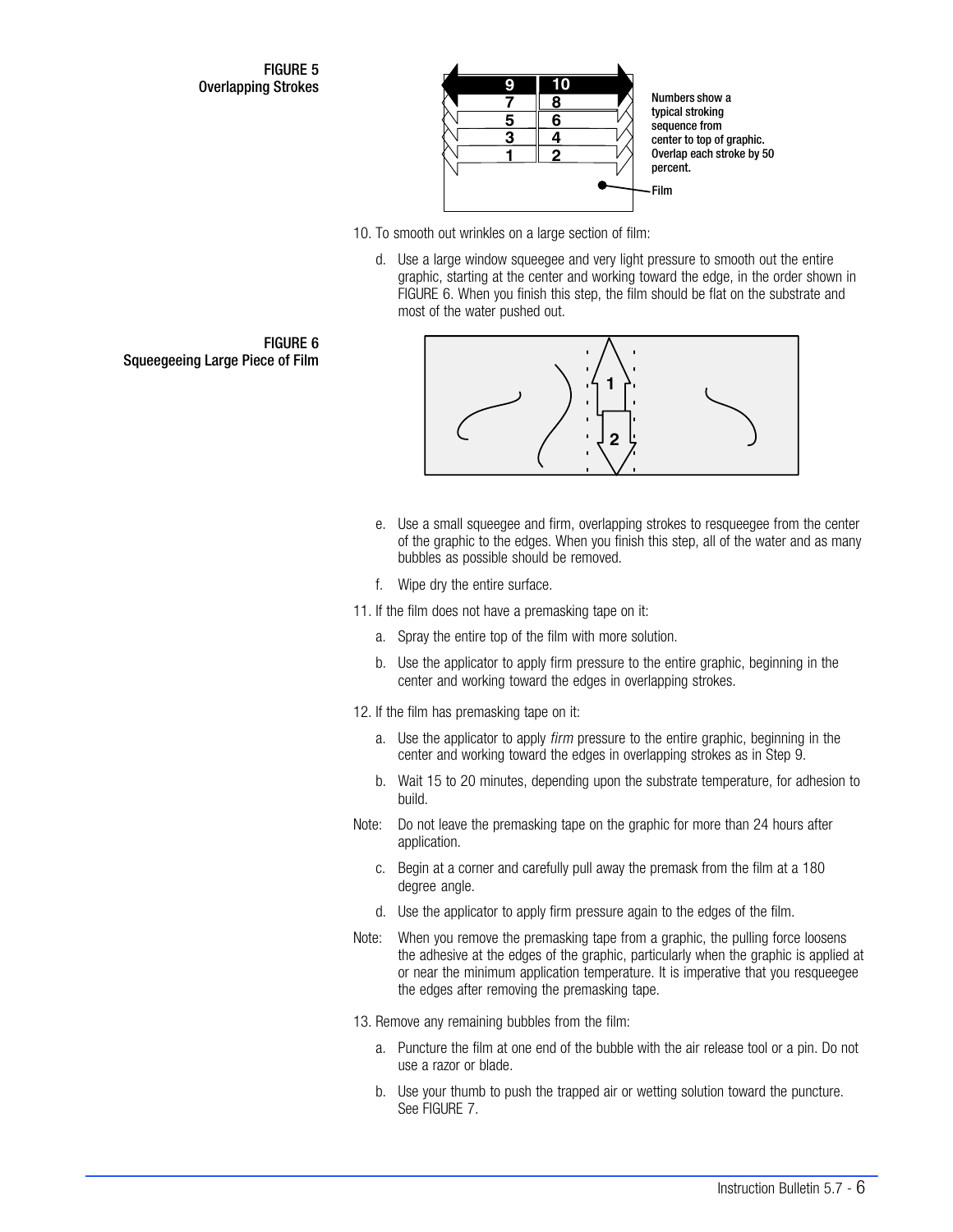<span id="page-6-0"></span>FIGURE 7 Removing Trapped Air



- 14. If necessary, cut and weed the graphics as described on page [9](#page-8-0) within 90 minutes. The adhesive bond builds with time and weeding becomes more difficult after 90 minutes.
- 15. Keep the newly applied graphic out of direct sunlight for 24 hours.

16. After 24 hours:

- a. Spray the top of the film with the wetting solution.
- b. Use a squeegee with a low friction sleeve to re-squeegee the film edges.

13. Film Overlaps **Number 12. In the Upper Stars** When it is necessary to join pieces of film, always use an overlap, not a butt seam, which can cause a light leak. The overlap will leave a scarcely noticeable darker line when viewed at a short distance. The recommended overlaps are:

- Film series 3632GPS: 3/16" to 1/4" (4.76 to 6.35 mm). Please refer to [Product Bulletin](http://multimedia.mmm.com/mws/mediawebserver.dyn?6666660Zjcf6lVs6EVs666s_CCOrrrrQ-http://multimedia.mmm.com/mws/mediawebserver.dyn?6666660Zjcf6lVs6EVs666s_CCOrrrrQ-) [3632GPS](http://multimedia.mmm.com/mws/mediawebserver.dyn?6666660Zjcf6lVs6EVs666s_CCOrrrrQ-http://multimedia.mmm.com/mws/mediawebserver.dyn?6666660Zjcf6lVs6EVs666s_CCOrrrrQ-) for important Warranty Stipulations.
- All other films:  $1/8$  inch  $+1/16$  (3.2 mm  $+1.6$ ).

To create an overlap, use the following procedure.

Note: In a horizontal seam the upper panel should overlap the lower panel.

- A. Materials Needed **1988 2 inch (51 mm)** wide Scotch masking tape 232.
	- A cutting strip made from scrap plastic:
		- Width: 1 to 1-1/2 inches (25.4 to 38 mm)
		- Thickness: 1/4 inch (6.35 mm), which results in a 1/8 inch (3.2 mm) overlap
		- Length: as long as the seam
	- Sharp knife or razor blade in a safety holder.

## **B.** Procedure **1.** Determine where the film overlap will occur.

- 2. Lay the cutting strip on the sign surface at the film overlap location.
- 3. Tape the cutting strip to the sign surface with 2 inch (51 mm) masking tape 232. See FIGURE 8.

FIGURE 8 Applying the Cutting Strip



Instruction Bulletin 5.7 - 7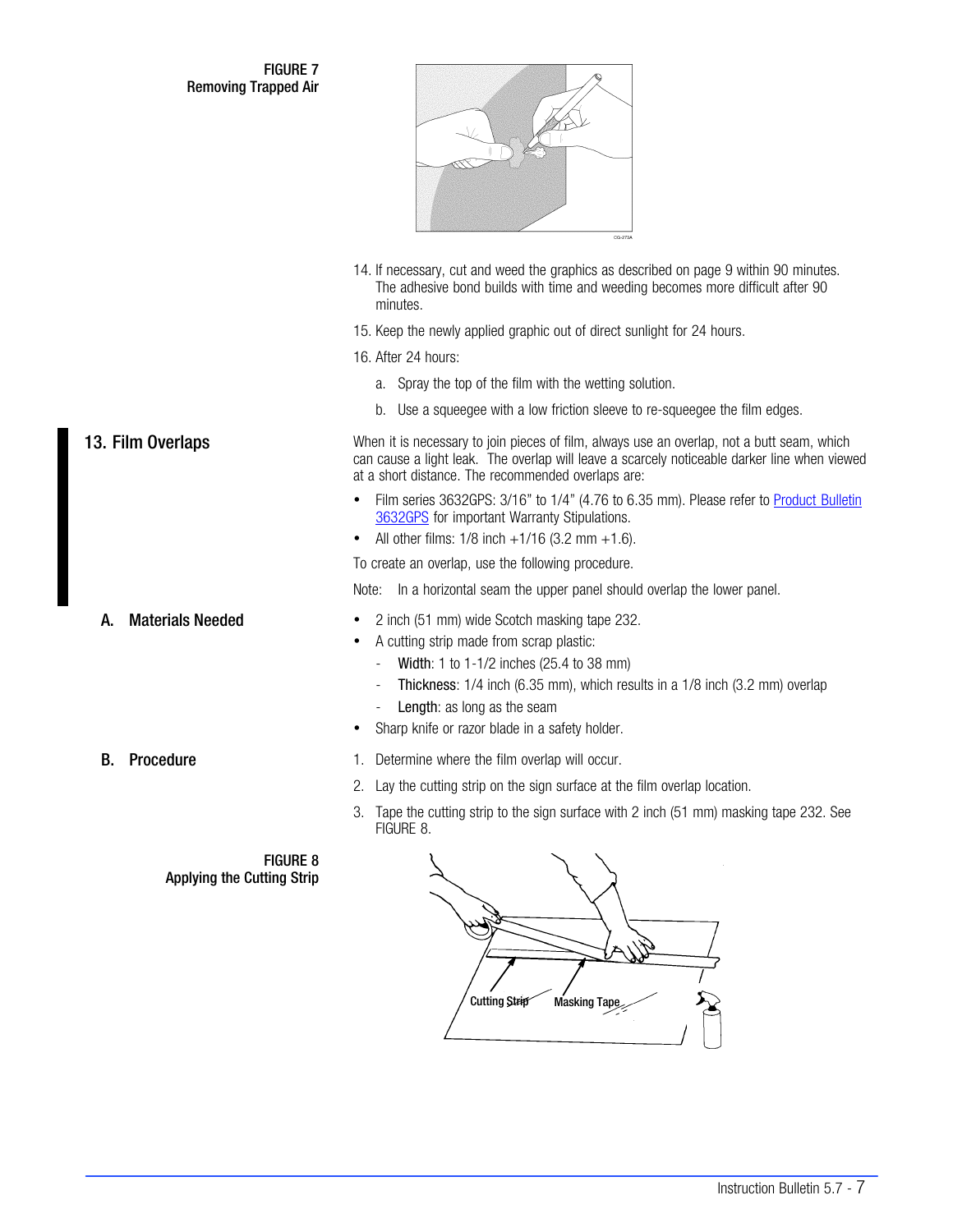- 4. If the film pieces are premasked, remove the premasking tape in the overlap region (approximately the first 1 inch along the overlapped edges).
- 5. Using the wet application procedure (beginning on page [5](#page-4-0)), apply the first piece of film, making sure that it overlaps the cutting strip. See FIGURE 9.





6. Apply the second piece of film, making sure that it is wide enough to overlap the width of the cutting strip. See FIGURE 10.





- 7. Squeegee both pieces together.
- 8. Using a sharp knife or razor in a safety holder and a straight edge, cut along the entire length of the overlap through both layers of film. See FIGURE 11.



- 9. Remove the top film weed.
- 10. Fold back the overlapped film so that the bottom film weed can be removed.
- 11. Remove the bottom film weed. See FIGURE 12.

FIGURE 12 Remove Excess Film

FIGURE 11 Cut Overlap

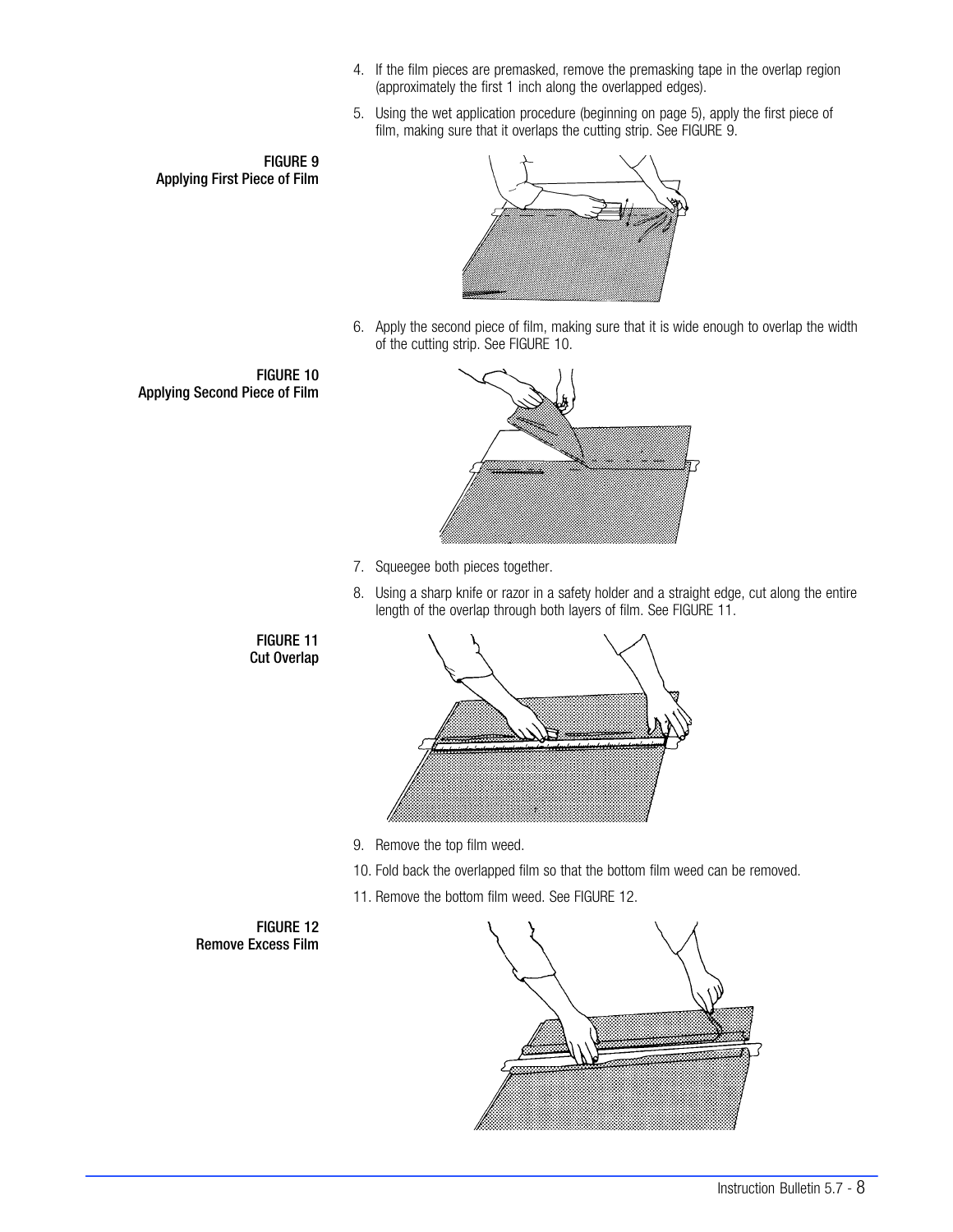12. Remove the taped down cutting strip. See FIGURE 13.

<span id="page-8-0"></span>FIGURE 13 Remove Cutting Strip



- 13. Apply solution where the cutting strip has been removed.
- 14. Squeegee the first piece of film onto the substrate and then squeegee the second piece of film. A natural overlapped seam will be created. See FIGURE 14.



14. Cutting and Weeding **If possible, cutting and weeding should be performed before application to prevent damage** to the substrate. However, if necessary, you can cut and weed within 90 minutes after application. The adhesive bond builds with time and weeding becomes more difficult after 90 minutes.

- Cut with a conventional fixed or swivel graphic knife or a sharp razor blade in a safety holder.
- You can make patterns on the surface of the applied film by pouncing with chalk or carbon dust. (Some carbon papers and marking pens permanently mark the film, so check suitability before using them.)
- Avoid or minimize over-cuts to eliminate or reduce light leaks.
- To weed, carefully hold a corner of the weed at a 90 degree angle and pull it with sharp, short jerks.
- If necessary, warm the surface slightly to ease weeding and reduce adhesive transfer to the substrate. Very little heat is required. For instance you can use a low-wattage heat gun or place the back side of the substrate on a  $100^{\circ}$  F (38 $^{\circ}$  C) surface for 10 seconds.
- Remove any adhesive residue on the substrate by rubbing it with your thumb or finger.

15. Warranty Information The warranted durability given in the Product Bulletin that is current at the time you purchased the film is the one that 3M will honor. The warranties in the following table(s), given in years, are for finished graphics exposed in a vertical exposure in the United States except the Desert Southwest. See the warranty sections following this table for additional information.